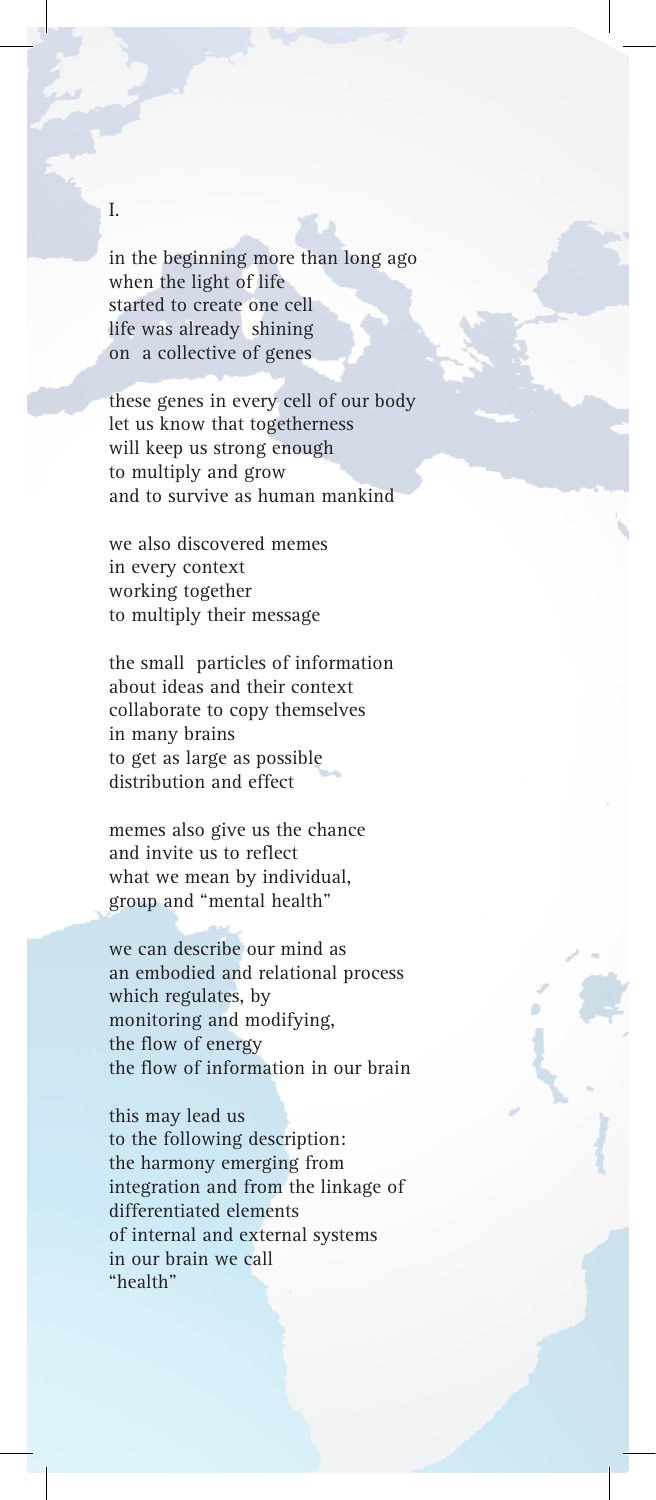chaos and rigidity resulting from impaired or constrained neural integration we could call mental "pathology"

genes and memes give us the chance to listen one moment to some questions:

how much power do we give to the meme about our core self being a single individual?

can we give more space to the meme that we only exist in the plurality and in the interactions of our internal and external system?

what makes that we behave as if we are only individuals enduring obstruction of access to the group culture

what makes that we act, being always so deeply connected with all other humans, as if we had the power to obstruct the access of humans to a group culture?

what does it mean to induce disease and pathology?

It should be a priority to provide knowledge and feeling of the experience that we are all connected always

this could be the resilience in situations when humans try to disconnect what never can be disconnected because of the connectedness by nature and origin of humans.

> 30-09-2011 M. Jongerius - Joras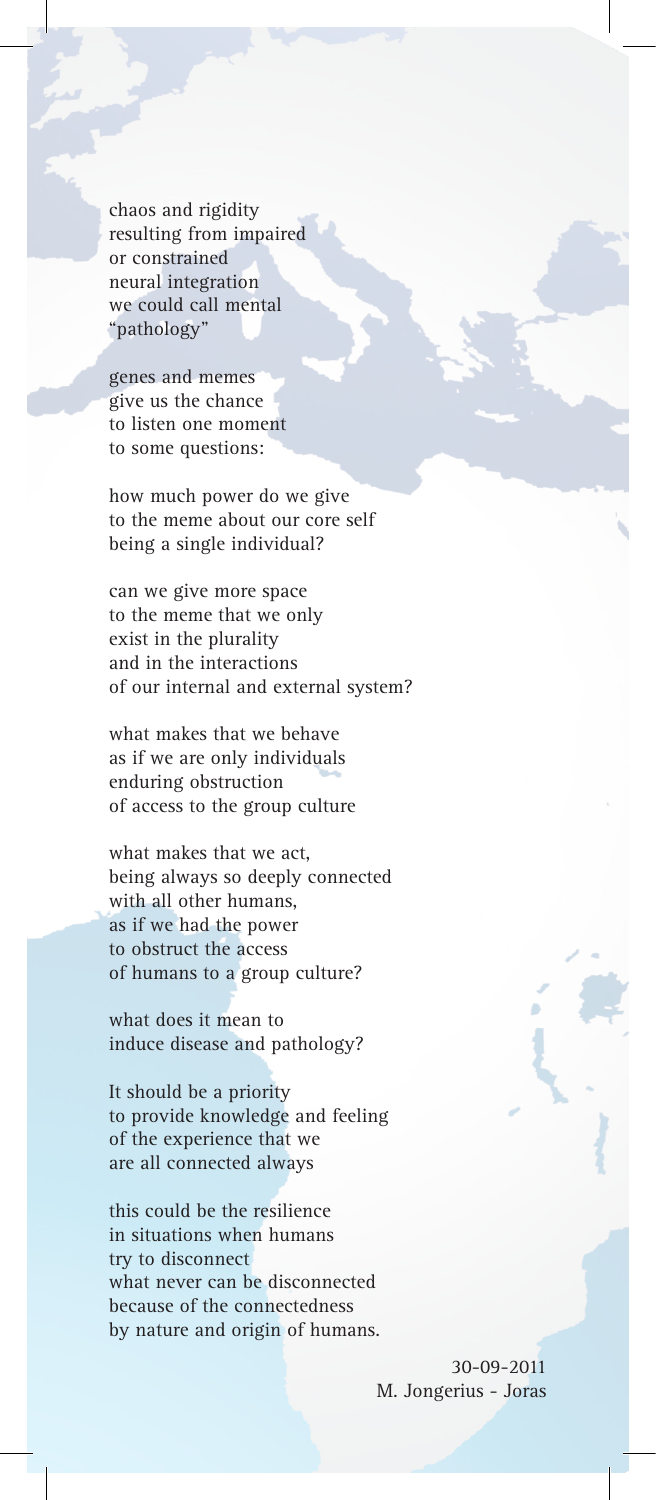how can we know, can we even make evidence- based that when we provide a context to feel the experience of being connected, that integration in the group culture leads to health or productive functioning?

with the help of all kinds of research in laboratories about emotion regulation in the brain of human beings researchers found a "management of metabolic resources"

they describe this as "economy of action":

a crow will drop the seashell precisely on the height he needs not a hairbreadth higher to get the shell crashed open and enjoy his delicious food

looking for this in human brains we discovered:

nearly the same quantity of blood is constantly busy in the arterial and venous blood circulation of our brain

when there is a special task for one part of the brain the needed blood support comes from other parts inside the brain

the new discovery was that if there was a friend or even a stranger to hold the hand of the person the brain does need less blood from another part of the brain

when the person stays alone he needs more of his own energy flow, the hand or a touch of the other person is experienced as a supporting flow of energy for the brain actions

## II.